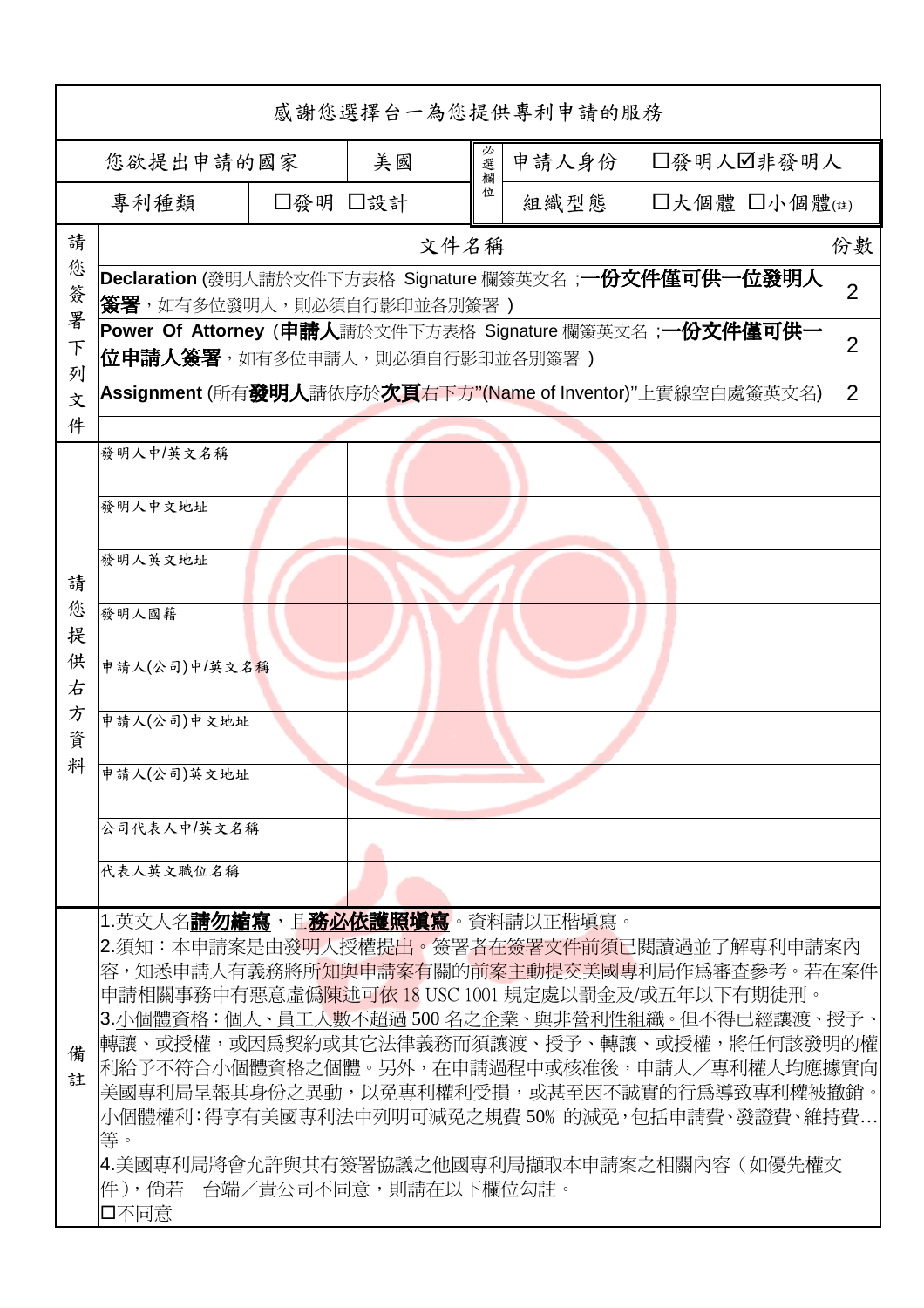| DECLARATION (37 CFR 1.63) FOR UTILITY OR DESIGN APPLICATION USING AN<br><b>APPLICATION DATA SHEET (37 CFR 1.76)</b>                                                                                                                                                                                                                                                                                                                                                                                                                                                                                                                                                                                                                                                                                                                                                                                                                                                                                                                                                                                                                                                                                                                                                                                                             |                                                                                                                                                                                                                                                                                                                                                                                                                                                                                                                |  |  |
|---------------------------------------------------------------------------------------------------------------------------------------------------------------------------------------------------------------------------------------------------------------------------------------------------------------------------------------------------------------------------------------------------------------------------------------------------------------------------------------------------------------------------------------------------------------------------------------------------------------------------------------------------------------------------------------------------------------------------------------------------------------------------------------------------------------------------------------------------------------------------------------------------------------------------------------------------------------------------------------------------------------------------------------------------------------------------------------------------------------------------------------------------------------------------------------------------------------------------------------------------------------------------------------------------------------------------------|----------------------------------------------------------------------------------------------------------------------------------------------------------------------------------------------------------------------------------------------------------------------------------------------------------------------------------------------------------------------------------------------------------------------------------------------------------------------------------------------------------------|--|--|
| <b>Title of</b><br><b>Invention</b>                                                                                                                                                                                                                                                                                                                                                                                                                                                                                                                                                                                                                                                                                                                                                                                                                                                                                                                                                                                                                                                                                                                                                                                                                                                                                             |                                                                                                                                                                                                                                                                                                                                                                                                                                                                                                                |  |  |
|                                                                                                                                                                                                                                                                                                                                                                                                                                                                                                                                                                                                                                                                                                                                                                                                                                                                                                                                                                                                                                                                                                                                                                                                                                                                                                                                 | As the below named inventor, I hereby declare that:                                                                                                                                                                                                                                                                                                                                                                                                                                                            |  |  |
| This declaration<br>is directed to:                                                                                                                                                                                                                                                                                                                                                                                                                                                                                                                                                                                                                                                                                                                                                                                                                                                                                                                                                                                                                                                                                                                                                                                                                                                                                             | The attached application, or                                                                                                                                                                                                                                                                                                                                                                                                                                                                                   |  |  |
|                                                                                                                                                                                                                                                                                                                                                                                                                                                                                                                                                                                                                                                                                                                                                                                                                                                                                                                                                                                                                                                                                                                                                                                                                                                                                                                                 | United States application or PCT international application number _____                                                                                                                                                                                                                                                                                                                                                                                                                                        |  |  |
|                                                                                                                                                                                                                                                                                                                                                                                                                                                                                                                                                                                                                                                                                                                                                                                                                                                                                                                                                                                                                                                                                                                                                                                                                                                                                                                                 |                                                                                                                                                                                                                                                                                                                                                                                                                                                                                                                |  |  |
|                                                                                                                                                                                                                                                                                                                                                                                                                                                                                                                                                                                                                                                                                                                                                                                                                                                                                                                                                                                                                                                                                                                                                                                                                                                                                                                                 | The above-identified application was made or authorized to be made by me.                                                                                                                                                                                                                                                                                                                                                                                                                                      |  |  |
|                                                                                                                                                                                                                                                                                                                                                                                                                                                                                                                                                                                                                                                                                                                                                                                                                                                                                                                                                                                                                                                                                                                                                                                                                                                                                                                                 | I believe that I am the original inventor or an original joint inventor of a claimed invention in the application.                                                                                                                                                                                                                                                                                                                                                                                             |  |  |
| I hereby acknowledge that any willful false statement made in this declaration is punishable under 18 U.S.C. 1001<br>by fine or imprisonment of not more than five (5) years, or both.                                                                                                                                                                                                                                                                                                                                                                                                                                                                                                                                                                                                                                                                                                                                                                                                                                                                                                                                                                                                                                                                                                                                          |                                                                                                                                                                                                                                                                                                                                                                                                                                                                                                                |  |  |
|                                                                                                                                                                                                                                                                                                                                                                                                                                                                                                                                                                                                                                                                                                                                                                                                                                                                                                                                                                                                                                                                                                                                                                                                                                                                                                                                 | <b>WARNING:</b>                                                                                                                                                                                                                                                                                                                                                                                                                                                                                                |  |  |
| Petitioner/applicant is cautioned to avoid submitting personal information in documents filed in a patent application that may<br>contribute to identity theft. Personal information such as social security numbers, bank account numbers, or credit card numbers<br>(other than a check or credit card authorization form PTO-2038 submitted for payment purposes) is never required by the USPTO<br>to support a petition or an application. If this type of personal information is included in documents submitted to the USPTO,<br>petitioners/applicants should consider redacting such personal information from the documents before submitting them to the<br>USPTO. Petitioner/applicant is advised that the record of a patent application is available to the public after publication of the<br>application (unless a non-publication request in compliance with 37 CFR 1.213(a) is made in the application) or issuance of a<br>patent. Furthermore, the record from an abandoned application may also be available to the public if the application is<br>referenced in a published application or an issued patent (see 37 CFR 1.14). Checks and credit card authorization forms<br>PTO-2038 submitted for payment purposes are not retained in the application file and therefore are not publicly available. |                                                                                                                                                                                                                                                                                                                                                                                                                                                                                                                |  |  |
|                                                                                                                                                                                                                                                                                                                                                                                                                                                                                                                                                                                                                                                                                                                                                                                                                                                                                                                                                                                                                                                                                                                                                                                                                                                                                                                                 | LEGAL NAME OF INVENTOR                                                                                                                                                                                                                                                                                                                                                                                                                                                                                         |  |  |
|                                                                                                                                                                                                                                                                                                                                                                                                                                                                                                                                                                                                                                                                                                                                                                                                                                                                                                                                                                                                                                                                                                                                                                                                                                                                                                                                 |                                                                                                                                                                                                                                                                                                                                                                                                                                                                                                                |  |  |
|                                                                                                                                                                                                                                                                                                                                                                                                                                                                                                                                                                                                                                                                                                                                                                                                                                                                                                                                                                                                                                                                                                                                                                                                                                                                                                                                 |                                                                                                                                                                                                                                                                                                                                                                                                                                                                                                                |  |  |
|                                                                                                                                                                                                                                                                                                                                                                                                                                                                                                                                                                                                                                                                                                                                                                                                                                                                                                                                                                                                                                                                                                                                                                                                                                                                                                                                 | Note: An application data sheet (PTO/SB/14 or equivalent), including naming the entire inventive entity, must accompany this form.<br>Use an additional PTO/AIA/01 form for each additional inventor.                                                                                                                                                                                                                                                                                                          |  |  |
|                                                                                                                                                                                                                                                                                                                                                                                                                                                                                                                                                                                                                                                                                                                                                                                                                                                                                                                                                                                                                                                                                                                                                                                                                                                                                                                                 | This collection of information is required by 35 U.S.C. 115 and 37 CFR 1.63. The information is required to obtain or retain a benefit by the public which is to file (and<br>by the USPTO to process) an application. Confidentiality is governed by 35 U.S.C. 122 and 37 CFR 1.11 and 1.14. This collection is estimated to take 1 minute to<br>complete, including gathering, preparing, and submitting the completed application form to the USPTO. Time will vary depending upon the individual case. Any |  |  |

Patent and Trademark Office, U.S. Department of Commerce, P.O. Box 1450, Alexandria, VA 22313-1450. DO NOT SEND FEES OR COMPLETED FORMS TO THIS ADDRESS. **SEND TO: Commissioner for Patents, P.O. Box 1450, Alexandria, VA 22313-1450.**  *If you need assistance in completing the form, call 1-800-PTO-9199 and select option 2.* 

comments on the amount of time you require to complete this form and/or suggestions for reducing this burden, should be sent to the Chief Information Officer, U.S.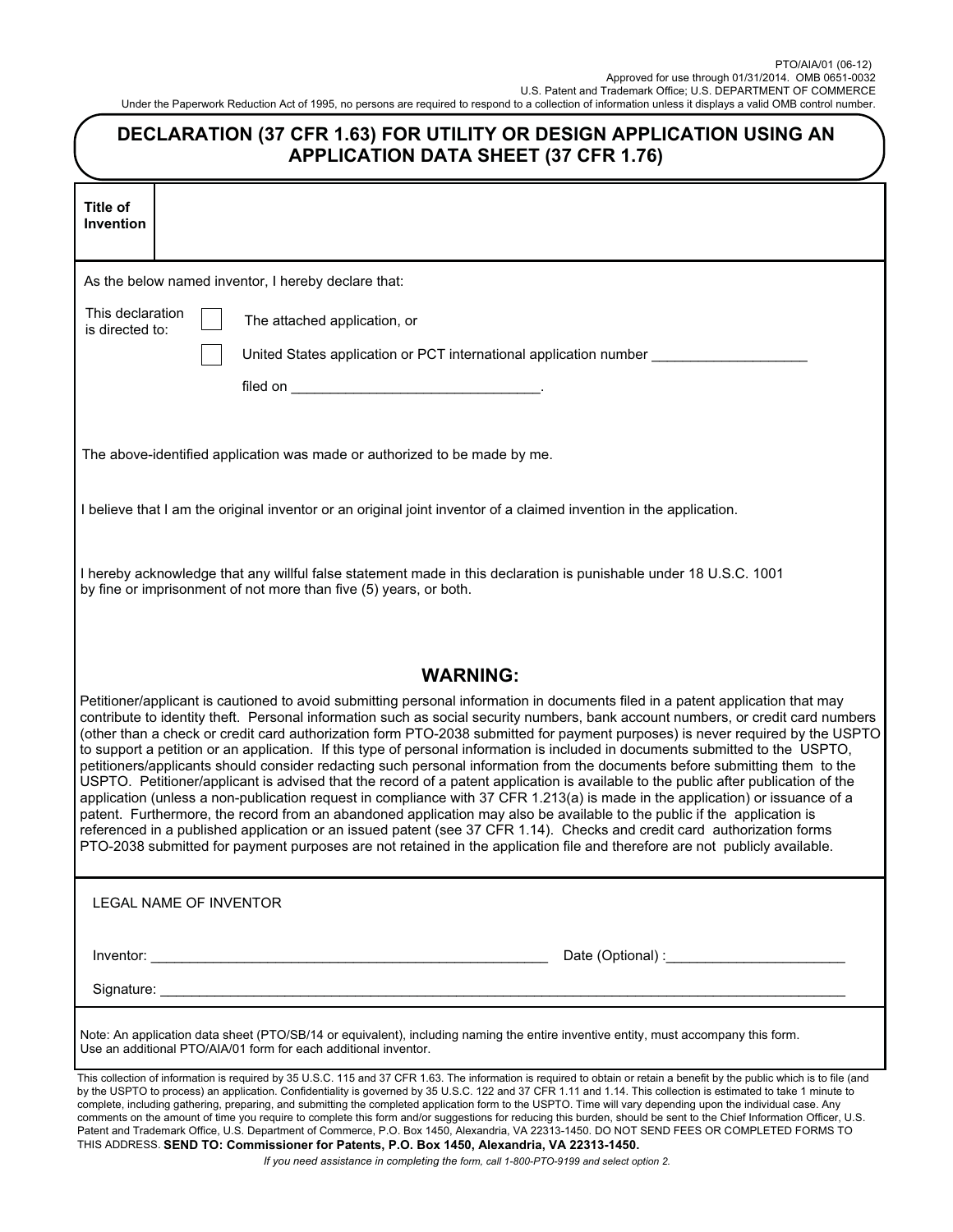Under the Paperwork Reduction Act of 1995, no persons are required to respond to a collection of information unless it displays a valid OMB control number

## **POWER OF ATTORNEY BY APPLICANT**

|                                                                                                                                                                                                                                                                                                                                                                               | I hereby revoke all previous powers of attorney given in the application identified in either the attached transmittal letter or                                                                                                                                                                                                                                                                                                                                                                                                                                                                                                                                                    |                                          |     |  |  |  |
|-------------------------------------------------------------------------------------------------------------------------------------------------------------------------------------------------------------------------------------------------------------------------------------------------------------------------------------------------------------------------------|-------------------------------------------------------------------------------------------------------------------------------------------------------------------------------------------------------------------------------------------------------------------------------------------------------------------------------------------------------------------------------------------------------------------------------------------------------------------------------------------------------------------------------------------------------------------------------------------------------------------------------------------------------------------------------------|------------------------------------------|-----|--|--|--|
| the boxes below.                                                                                                                                                                                                                                                                                                                                                              |                                                                                                                                                                                                                                                                                                                                                                                                                                                                                                                                                                                                                                                                                     |                                          |     |  |  |  |
|                                                                                                                                                                                                                                                                                                                                                                               | <b>Application Number</b>                                                                                                                                                                                                                                                                                                                                                                                                                                                                                                                                                                                                                                                           | <b>Filing Date</b>                       |     |  |  |  |
|                                                                                                                                                                                                                                                                                                                                                                               |                                                                                                                                                                                                                                                                                                                                                                                                                                                                                                                                                                                                                                                                                     |                                          |     |  |  |  |
|                                                                                                                                                                                                                                                                                                                                                                               |                                                                                                                                                                                                                                                                                                                                                                                                                                                                                                                                                                                                                                                                                     |                                          |     |  |  |  |
|                                                                                                                                                                                                                                                                                                                                                                               | (Note: The boxes above may be left blank if information is provided on form PTO/AIA/82A.)                                                                                                                                                                                                                                                                                                                                                                                                                                                                                                                                                                                           |                                          |     |  |  |  |
| I hereby appoint the Patent Practitioner(s) associated with the following Customer Number as my/our attorney(s) or agent(s), and<br>to transact all business in the United States Patent and Trademark Office connected therewith for the application referenced in<br>the attached transmittal letter (form PTO/AIA/82A) or identified above:                                |                                                                                                                                                                                                                                                                                                                                                                                                                                                                                                                                                                                                                                                                                     |                                          |     |  |  |  |
| <b>OR</b>                                                                                                                                                                                                                                                                                                                                                                     |                                                                                                                                                                                                                                                                                                                                                                                                                                                                                                                                                                                                                                                                                     |                                          |     |  |  |  |
| I hereby appoint Practitioner(s) named in the attached list (form PTO/AIA/82C) as my/our attorney(s) or agent(s), and to transact<br>all business in the United States Patent and Trademark Office connected therewith for the patent application referenced in the<br>attached transmittal letter (form PTO/AIA/82A) or identified above. (Note: Complete form PTO/AIA/82C.) |                                                                                                                                                                                                                                                                                                                                                                                                                                                                                                                                                                                                                                                                                     |                                          |     |  |  |  |
| letter or the boxes above to:                                                                                                                                                                                                                                                                                                                                                 | Please recognize or change the correspondence address for the application identified in the attached transmittal                                                                                                                                                                                                                                                                                                                                                                                                                                                                                                                                                                    |                                          |     |  |  |  |
|                                                                                                                                                                                                                                                                                                                                                                               | The address associated with the above-mentioned Customer Number                                                                                                                                                                                                                                                                                                                                                                                                                                                                                                                                                                                                                     |                                          |     |  |  |  |
| <b>OR</b>                                                                                                                                                                                                                                                                                                                                                                     |                                                                                                                                                                                                                                                                                                                                                                                                                                                                                                                                                                                                                                                                                     |                                          |     |  |  |  |
|                                                                                                                                                                                                                                                                                                                                                                               | The address associated with Customer Number:                                                                                                                                                                                                                                                                                                                                                                                                                                                                                                                                                                                                                                        |                                          |     |  |  |  |
| <b>OR</b>                                                                                                                                                                                                                                                                                                                                                                     |                                                                                                                                                                                                                                                                                                                                                                                                                                                                                                                                                                                                                                                                                     |                                          |     |  |  |  |
| Firm or<br><b>Individual Name</b>                                                                                                                                                                                                                                                                                                                                             |                                                                                                                                                                                                                                                                                                                                                                                                                                                                                                                                                                                                                                                                                     |                                          |     |  |  |  |
| Address                                                                                                                                                                                                                                                                                                                                                                       |                                                                                                                                                                                                                                                                                                                                                                                                                                                                                                                                                                                                                                                                                     |                                          |     |  |  |  |
| City                                                                                                                                                                                                                                                                                                                                                                          | <b>State</b>                                                                                                                                                                                                                                                                                                                                                                                                                                                                                                                                                                                                                                                                        |                                          | Zip |  |  |  |
| Country                                                                                                                                                                                                                                                                                                                                                                       |                                                                                                                                                                                                                                                                                                                                                                                                                                                                                                                                                                                                                                                                                     |                                          |     |  |  |  |
| Telephone                                                                                                                                                                                                                                                                                                                                                                     |                                                                                                                                                                                                                                                                                                                                                                                                                                                                                                                                                                                                                                                                                     | Email                                    |     |  |  |  |
|                                                                                                                                                                                                                                                                                                                                                                               | I am the Applicant (if the Applicant is a juristic entity, list the Applicant name in the box):                                                                                                                                                                                                                                                                                                                                                                                                                                                                                                                                                                                     |                                          |     |  |  |  |
|                                                                                                                                                                                                                                                                                                                                                                               |                                                                                                                                                                                                                                                                                                                                                                                                                                                                                                                                                                                                                                                                                     |                                          |     |  |  |  |
|                                                                                                                                                                                                                                                                                                                                                                               |                                                                                                                                                                                                                                                                                                                                                                                                                                                                                                                                                                                                                                                                                     |                                          |     |  |  |  |
|                                                                                                                                                                                                                                                                                                                                                                               |                                                                                                                                                                                                                                                                                                                                                                                                                                                                                                                                                                                                                                                                                     |                                          |     |  |  |  |
|                                                                                                                                                                                                                                                                                                                                                                               | Inventor or Joint Inventor (title not required below)                                                                                                                                                                                                                                                                                                                                                                                                                                                                                                                                                                                                                               |                                          |     |  |  |  |
|                                                                                                                                                                                                                                                                                                                                                                               | Legal Representative of a Deceased or Legally Incapacitated Inventor (title not required below)                                                                                                                                                                                                                                                                                                                                                                                                                                                                                                                                                                                     |                                          |     |  |  |  |
|                                                                                                                                                                                                                                                                                                                                                                               | Assignee or Person to Whom the Inventor is Under an Obligation to Assign (provide signer's title if applicant is a juristic entity)                                                                                                                                                                                                                                                                                                                                                                                                                                                                                                                                                 |                                          |     |  |  |  |
| Person Who Otherwise Shows Sufficient Proprietary Interest (e.g., a petition under 37 CFR 1.46(b)(2) was granted in the                                                                                                                                                                                                                                                       |                                                                                                                                                                                                                                                                                                                                                                                                                                                                                                                                                                                                                                                                                     |                                          |     |  |  |  |
| application or is concurrently being filed with this document) (provide signer's title if applicant is a juristic entity)                                                                                                                                                                                                                                                     |                                                                                                                                                                                                                                                                                                                                                                                                                                                                                                                                                                                                                                                                                     |                                          |     |  |  |  |
|                                                                                                                                                                                                                                                                                                                                                                               |                                                                                                                                                                                                                                                                                                                                                                                                                                                                                                                                                                                                                                                                                     | <b>SIGNATURE of Applicant for Patent</b> |     |  |  |  |
|                                                                                                                                                                                                                                                                                                                                                                               | The undersigned (whose title is supplied below) is authorized to act on behalf of the applicant (e.g., where the applicant is a juristic entity).                                                                                                                                                                                                                                                                                                                                                                                                                                                                                                                                   |                                          |     |  |  |  |
| Signature                                                                                                                                                                                                                                                                                                                                                                     |                                                                                                                                                                                                                                                                                                                                                                                                                                                                                                                                                                                                                                                                                     | Date (Optional)                          |     |  |  |  |
| Name                                                                                                                                                                                                                                                                                                                                                                          |                                                                                                                                                                                                                                                                                                                                                                                                                                                                                                                                                                                                                                                                                     |                                          |     |  |  |  |
| Title<br>NOTE: Signature - This form must be signed by the applicant in accordance with 37 CFR 1.33. See 37 CFR 1.4 for signature requirements                                                                                                                                                                                                                                |                                                                                                                                                                                                                                                                                                                                                                                                                                                                                                                                                                                                                                                                                     |                                          |     |  |  |  |
|                                                                                                                                                                                                                                                                                                                                                                               | and certifications. If more than one applicant, use multiple forms.                                                                                                                                                                                                                                                                                                                                                                                                                                                                                                                                                                                                                 |                                          |     |  |  |  |
| Total of                                                                                                                                                                                                                                                                                                                                                                      | forms are submitted.                                                                                                                                                                                                                                                                                                                                                                                                                                                                                                                                                                                                                                                                |                                          |     |  |  |  |
|                                                                                                                                                                                                                                                                                                                                                                               | This collection of information is required by 37 CFR 1.131, 1.32, and 1.33. The information is required to obtain or retain a benefit by the public which is to file (and by the                                                                                                                                                                                                                                                                                                                                                                                                                                                                                                    |                                          |     |  |  |  |
|                                                                                                                                                                                                                                                                                                                                                                               | USPTO to process) an application. Confidentiality is governed by 35 U.S.C. 122 and 37 CFR 1.11 and 1.14. This collection is estimated to take 3 minutes to complete,<br>including gathering, preparing, and submitting the completed application form to the USPTO. Time will vary depending upon the individual case. Any comments on the amount<br>of time you require to complete this form and/or suggestions for reducing this burden, should be sent to the Chief Information Officer, U.S. Patent and Trademark Office, U.S.<br>Department of Commerce, P.O. Box 1450, Alexandria, VA 22313-1450. DO NOT SEND FEES OR COMPLETED FORMS TO THIS ADDRESS. SEND TO: Commissioner |                                          |     |  |  |  |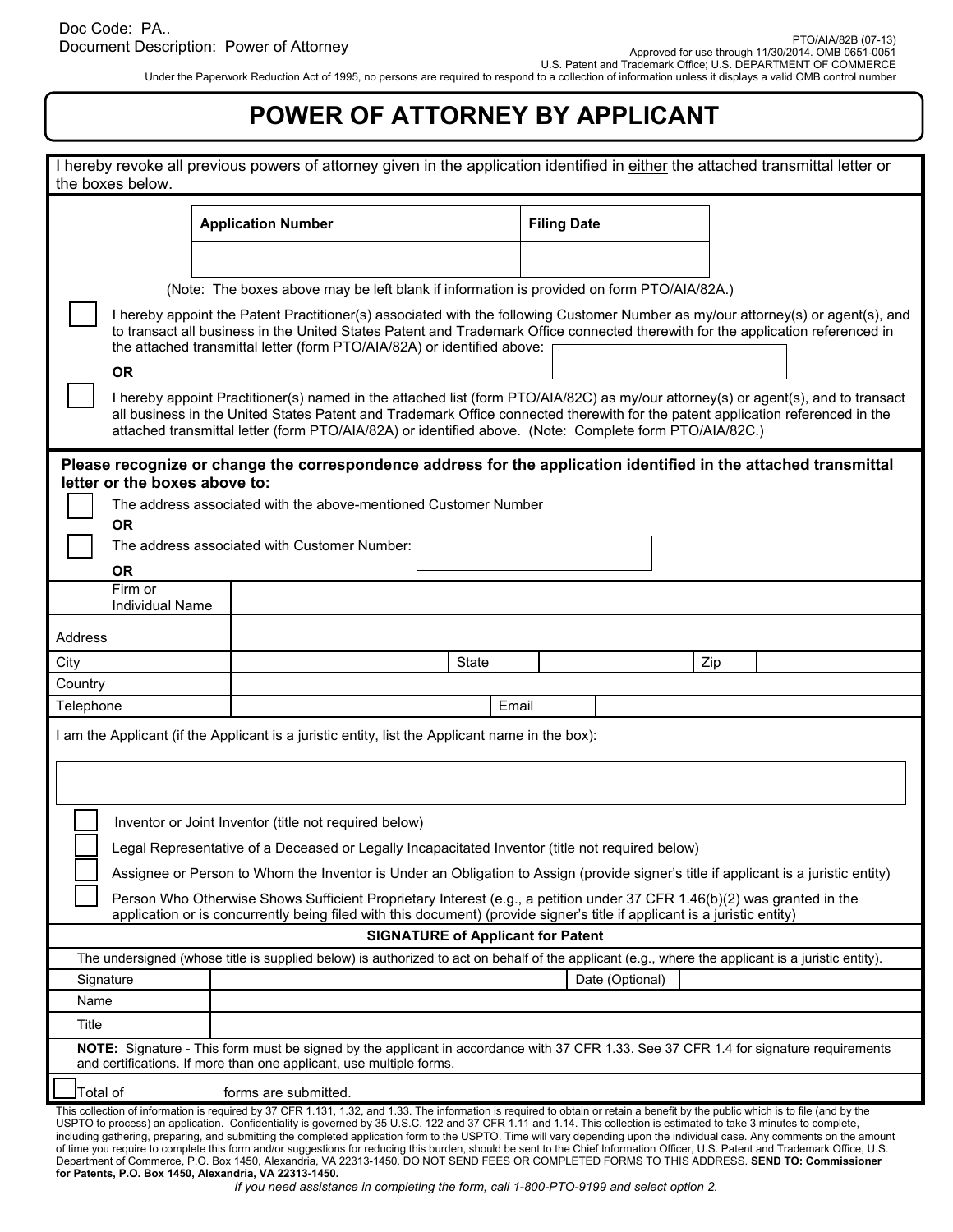## UNITED STATES PATENT RIGHTS, OR UNITED STATES PLUS ALL FOREIGN PATENT RIGHTS

## **ASSIGNMENT**

| Application No.                                |               | Filed                                                                                                                                                                 |
|------------------------------------------------|---------------|-----------------------------------------------------------------------------------------------------------------------------------------------------------------------|
| Insert Name(s) of $\Rightarrow$<br>Inventor(s) |               | *** (Given Name FAMILY NAME (ALL CAPS))***<br>WHEREAS,<br>(hereinafter designated as the undersigned) has (have) invented certain new and useful improvements<br>in:  |
| Insert Title of<br>Invention                   | $\Rightarrow$ |                                                                                                                                                                       |
|                                                |               | for which an application for Letters Patent of the United States of America has been executed by the<br>undersigned (except in the case of a provisional application) |
| Insert Date of<br>Signing of Appln.            |               | $\Rightarrow$ On<br>; and                                                                                                                                             |
| <b>Insert Name</b><br>of Assignee              |               | $\Rightarrow$ WHEREAS,                                                                                                                                                |
|                                                |               |                                                                                                                                                                       |
|                                                |               |                                                                                                                                                                       |
|                                                |               |                                                                                                                                                                       |
| <b>Insert Address</b><br>of Assignee           |               | $\Rightarrow$ of                                                                                                                                                      |

its heirs, successors, legal representatives and assigns (hereinafter designated as the Assignee) is desirous of acquiring the entire right, title and interest in and to said invention and in and to any Letters Patent(s) that may be granted therefor in the United States of America and

## **|**  $\vert$  in any foreign countries.

Check Box if<br>Appropriate

NOW, THEREFORE, for good and valuable consideration, the receipt of which is hereby acknowledged, the undersigned has (have) sold, assigned and transferred, and by these presents does sell, assign and transfer unto said Assignee the full and exclusive right to the said invention in the United States of America, its territories, dependencies and possessions and the entire right, title and interest in and to any and all Letters Patent(s) which may be granted therefor in the United States of America, its territories, dependencies and possessions, and if the box above is designated, in any and all foreign countries; and to any and all divisions, reissues, continuations, conversions and extensions thereof for the full term or terms for which the same may be granted.

The undersigned agree(s) to execute all papers necessary in connection with this application and any continuing, divisional, conversion or reissue applications thereof and also to execute separate assignments in connection with such applications as the Assignee may deem necessary or expedient.